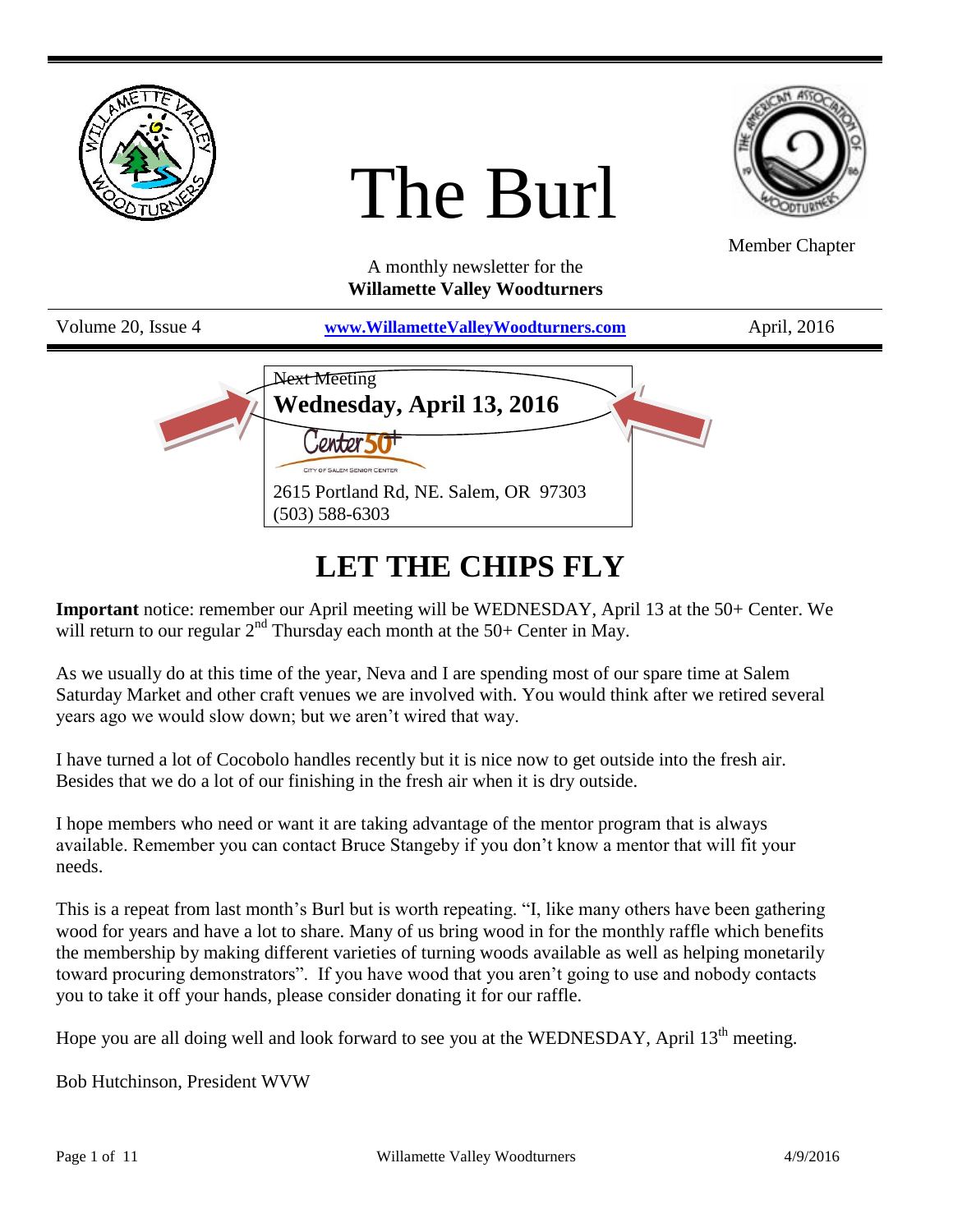# **Note: date change to Wednesday for April meeting only!!**





## **Apr 13 Demonstrator: Walter Thies -** Mushrooms

From Walt about Walt:

My interest in wood led to a degree in forest management and a post graduate degree in plant pathology. My career, spent in the woods, exposed me to many species of mushrooms and trees. Most of my adult life I have been involved in woodworking and, in particular, wood turning. A mushroom shape allows me to expose the elements used for tree identification (bark, wood grain and color) and to showcase the beauty of the wood.

\_\_\_\_\_\_\_\_\_\_\_\_\_\_\_\_\_\_\_\_\_\_\_\_\_\_\_\_\_\_\_\_\_\_\_\_\_\_\_\_\_\_\_\_\_\_\_\_\_\_\_\_\_\_\_\_\_\_\_\_\_\_\_\_\_\_\_\_\_\_\_\_\_\_\_\_\_\_\_\_\_\_\_\_\_\_\_\_

The mushroom shapes used are stylized composites and not intended to mimic any particular species. The starting material is branch wood recovered from yard trees following post-storm clean-up or pruning. This art form allows and reflects a "trash to treasures" philosophy with minimal environmental impact.

**May 12 Demonstrator: Lloyd Johnson -** Segmented work

- **Jun 9 Demonstrator: Phil Lapp**
- **Jul 14 Demonstrator: Eric Löfström** with a Workshop to follow
- **Aug 11 Demonstrator: Kathleen Duncan -** Piercing
- **Sep 8 Demonstrator: Open**
- **Oct 13 Demonstrator: Open**
- **Nov 10 Club auction!!!!**
- **Dec 8 Demonstrator: Open**

#### **April Sawdust Session - The bowl gouge**

Where: Terry Gerros' shop When: 9-1pm. Saturday following the club meeting. What to bring: Bowl gouge and bowl blank

#### **Tip of the month**

submitted by Bruce Stangeby

#### **Drill Press Preventative Maintenance**

From Steve Russell's "Lathe Talk"

Once every six months, I remove the pulley cover and blow out the area with compressed air. While the cover is open, I double-check the belt tension on both pulleys. The motor is also blown with compressed air to remove any dust in the cooling fins, or in the fan area.

\_\_\_\_\_\_\_\_\_\_\_\_\_\_\_\_\_\_\_\_\_\_\_\_\_\_\_\_\_\_\_\_\_\_\_\_\_\_\_\_\_\_\_\_\_\_\_\_\_\_\_\_\_\_\_\_\_\_\_\_\_\_\_\_\_\_\_\_\_\_\_\_\_\_\_\_\_\_\_\_\_\_\_\_\_\_\_\_

\_\_\_\_\_\_\_\_\_\_\_\_\_\_\_\_\_\_\_\_\_\_\_\_\_\_\_\_\_\_\_\_\_\_\_\_\_\_\_\_\_\_\_\_\_\_\_\_\_\_\_\_\_\_\_\_\_\_\_\_\_\_\_\_\_\_\_\_\_\_\_\_\_\_\_\_\_\_\_\_\_\_\_\_\_\_\_\_

If necessary, I lubricate the quill and clean the depth adjustment rod. The table riser is lubricated and the tabletop is checked for any rust spots. A small bit of fine steel wool and WD-40 easily removes any rust spots.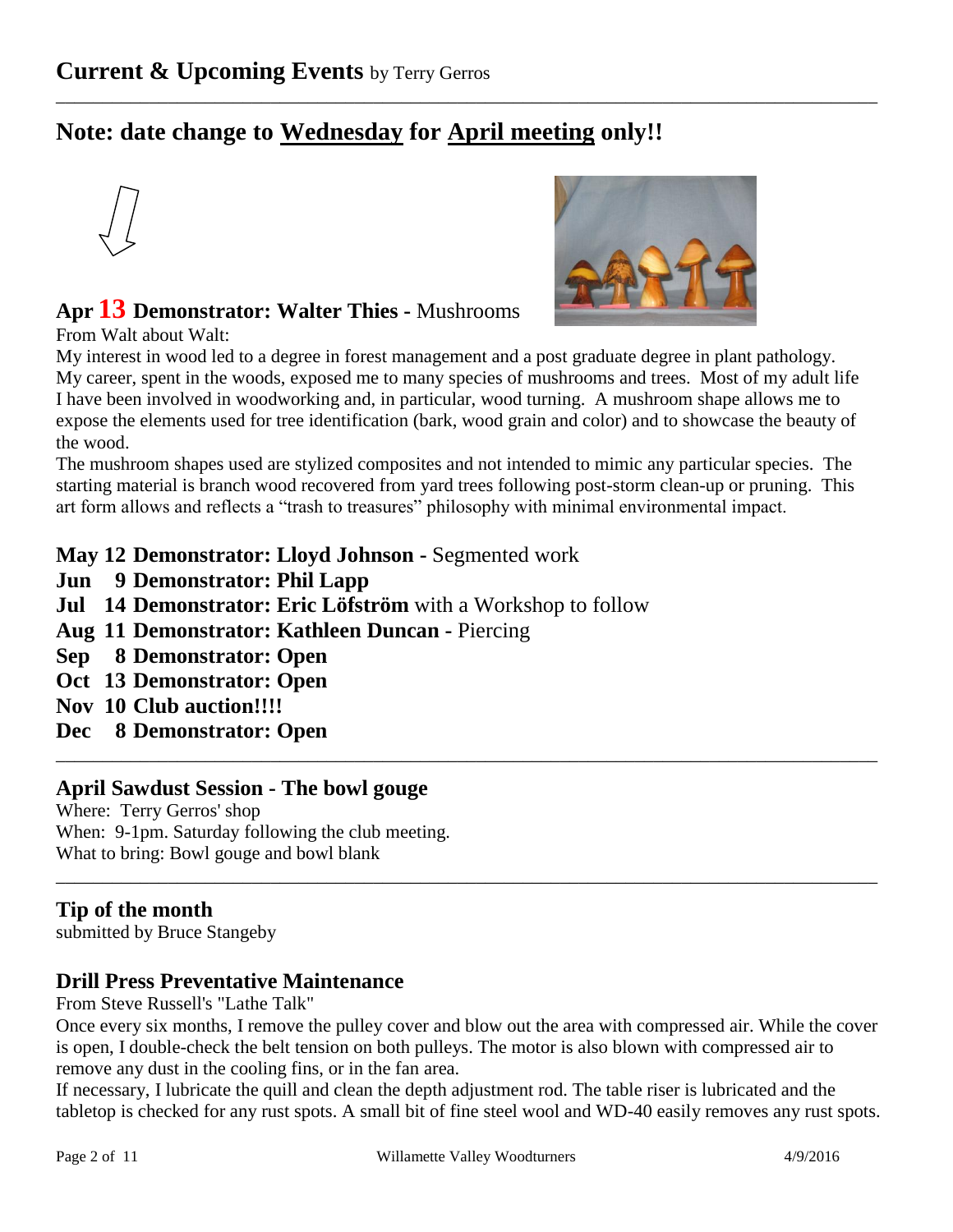#### **A Single Twist of Fate** (as presented at the Northwest Woodturners April meeting) By Terry C. Gerros

First I would like to thank both Allan Batty and Stuart Mortimer for teaching me the basics of twist work. Allan helped my cut my first twist, which spurred my interest and Stuart pushed me down the path and gave me the encouragement to pursue this discipline. Without my interaction with either of these men, I would still be wondering how in the world they are made. In the words of Allan, "Cutting a twist is ever so simple."



The twist had always been identified as a spiral or helix and those who did twist work had no marking outs or terminology to explain what they were doing or how the process was performed. Spiral work was learned through doing an apprenticeship. A string or piece of tape was used to define the twist and as most things, experience through trial and error lead one down the path. Stuart Mortimer's book, Techniques in Spiral Work, was the first publication do explain in detail how a twist was cut. In fact, it was Stuart who devised the current terminology we use today to define the type of twist and the complete marking out terms.

Twist work, simply put, is the process of drawing a grid on a cylindrical piece of wood, in order to cut a variety of circular grooves. In this demonstration, I will introduce you to the twist language, which will help you understand the marking out process, a simple marking out process which will help you cut a proper twist, and show you my process for cutting several different twists, using a variety of hand and power tools. Although these demonstrated twists will be cut on a cylinder, they can be applied to any shape or form with simple modifications.

In order to understand the process of cutting a twist, a number of lines are drawn on the form in which the twist will be cut. In essence, we are laying out a grid on a circular piece of wood, connecting certain points. In order to do this, it is helpful to understand what we are laying out and what each drawn line represents. Below I have written the most commonly used terms in twist work with a simple definition.



#### Terminology:

Pitch, bine, apex, hollow, start lines, pitch lines, pitch dividing lines, cut control lines, bine apex lines, width control lines are all terms used in the complete marking out in twist or spiral work. Although complete marking out is not commonly performed, it may be of use for more complicated wist work or in the early stages of learning twist work. Other terms used are descriptive of the type of twist you cut: Barley (single), double Barley (double), open double Barley, triple twist, multi-start, cable or rope. Descriptive terms are self explanatory.

**Bine:** The bead which spirals around the length of the twist. **Apex:** The highest point on the bine. **Hollow:** The trough which runs between the bines along the length of the twist, depth varies on the number of bines in the twist. **Start lines:** Horizontal lines used in determination of the number of bines.

**Pitch lines:** Vertical lines which are used to determine the angle of the bine.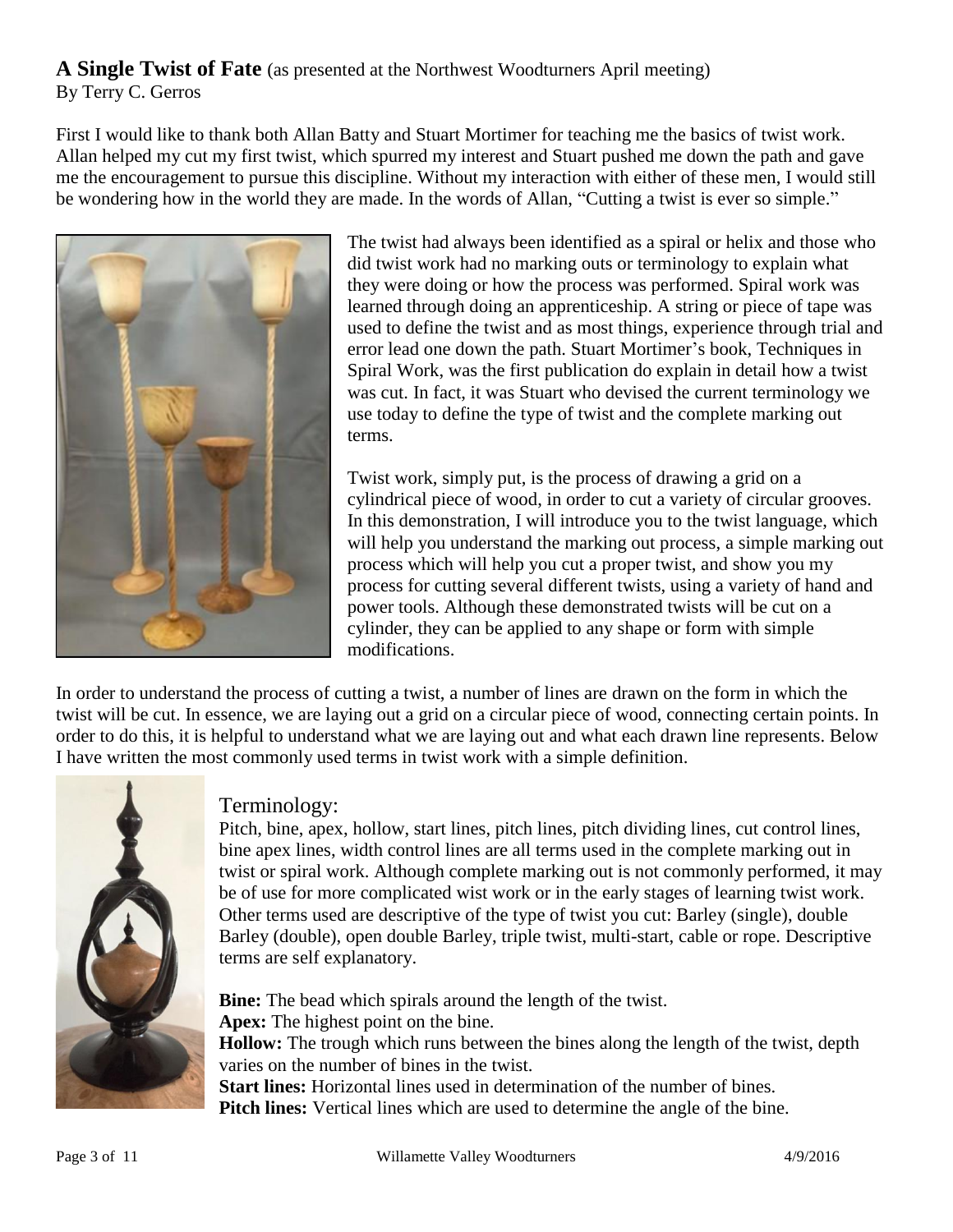**Pitch dividing lines:** These lines divide the pitch into segments required for a particular twist.

**Cut control lines:** The diagonal lines marked from the start lines to the intersection of the pitch lines, indicating the angle of cut.

**Bine apex line:** Diagonal lines which indicate the apex of the bine.

**Width control lines:** Diagonal lines used to indicate the width of the bine.

**Pitch:** The angle of the bine and hollow along the twist. More accurately, it is the distance between apex on the bine, in relation to the material.

When cutting a twist you are afforded artistic freedom in whether you lengthen or shorten the pitch of a particular twist. Lengthening or shortening a twist may also be used when an error occurs in cutting the twist. Traditionally the pitch of a twist is dependent upon the width of material.

Listed below are the traditional measurements:

**Single twist:** 1 to 1 1/2 times the width of material.

**Double twist:** 2 times the width of material.

**Triple twist:** 2 1/2 to 3 times the width of material

**Ribbon twist:** 3 times the width of material, for a 3 bine twist. Stretch the pitch for each added bine. **Multi-Start and cable twist:** Multi-start twists begin with 4 bines or more. Cable or rope twist traditionally has 9 bines and the pitch is approximately 4 times the width of material. Naturally, the more bines, the wider the material.

**Open twist** is a term used to describe when the hollows between the bines have been cut all the way through. All twists, except two can be opened. Those which can not be opened are the single or Barley twist and the pineapple twist (combined right and left hand twist).

The **depth of the hollow** will vary with the number of bines. Typically, as the bines increase in number, the hollows tend to be more shallow. Traditionally, the depth of cut for a single twist is  $1/3$  the width of material, for a double twist, the hollow is 1/4 the width of material, for a triple twist, 1/6 the width of material.

The Single Twist:

The term 'Barley twist" was the name give to a piece of wood with a spiral. It likely originates from the **Solomonic column**, also called **Barley-sugar column**, a helical column, characterized by a spiraling twisting shaft like a corkscrew and dates back to the 4th century. Constantine the Great brought a set of columns to Rome to be used in St. Peter's Basilica in the high altar. The columns were said to come from the Temple of Solomon. The spiral pattern likely represented the oak tree from the original Ark of the Covenant. After 1660, such twisted columns became a familiar feature in the legs of French, Dutch and English furniture. The term Barley twist was adopted from "barley sugar twists" a popular children's sweet traditionally sold in this shape. The name is most commonly associated with a single, double or open double twist.



I will show you the full mark out for the single twist, this can then be applied to all other twists. I would recommend when first learning to do twist work you use a soft straight grained material, free of knots.  $2'' \times 2''$  pine or fir is a good choice. Select a piece approximately 12" in length and center it on the lathe. Go square to round (1 1/2") with the center 10" of material, leaving the ends square to assist with drawing your start lines and when hand rotating the lathe. Using each corner, strike a horizontal line (start line), this will divide the material into four quadrants. The tool rest is used as a straight edge. Number each line 1-4. Strike a vertical line (pitch line) at the center point. At  $1/2$ " intervals from the center line, continue striking further pitch lines. We have now divided the material into 1 1/2" segments. Divide these segments in half, and then half again. These are your pitch dividing lines. Their intersections with the start lines are your pitch control lines. For the complete mark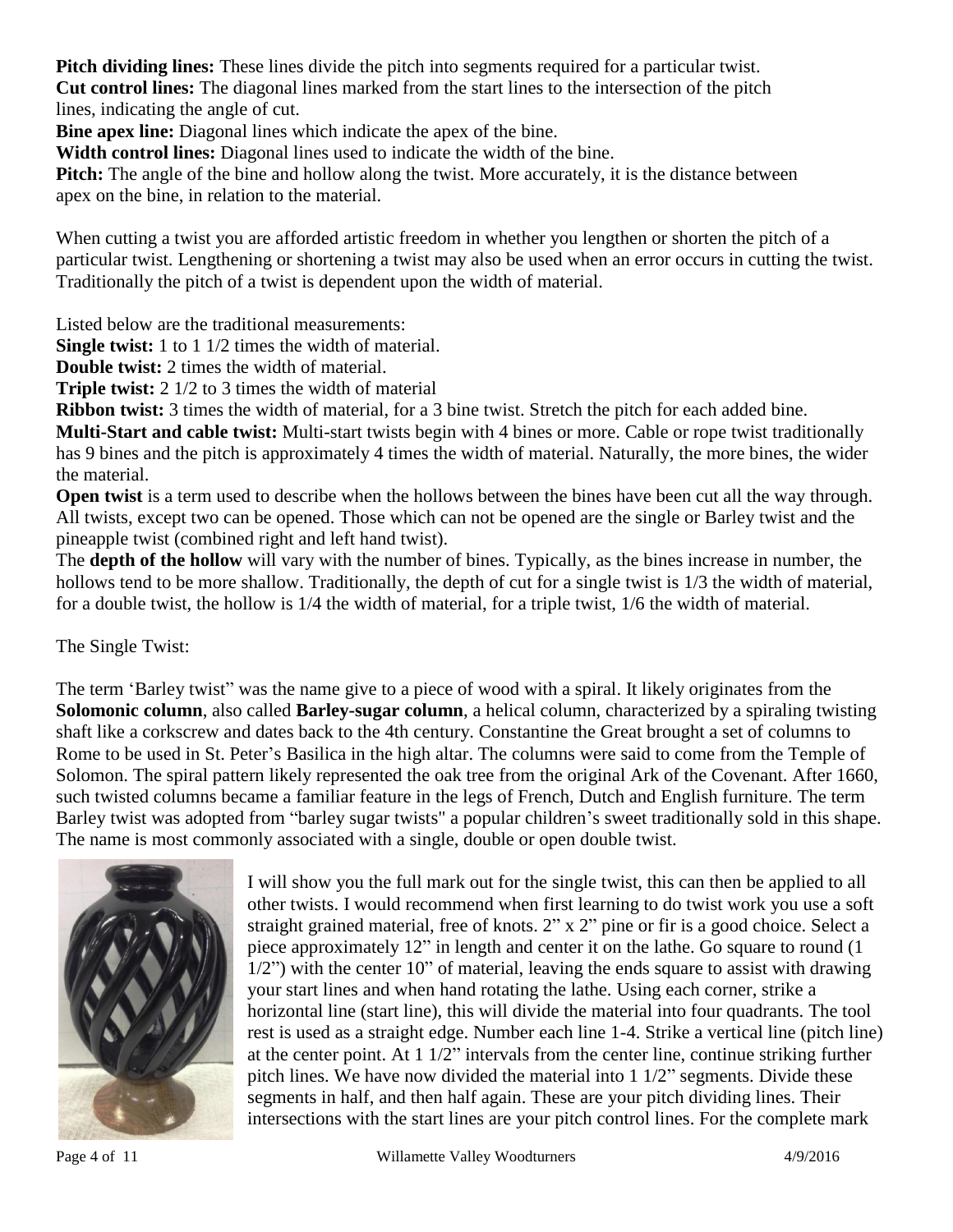out we will now draw the diagonal lines to mark the cut line, bine apex line and width control lines. The pitch for the single twist is one width of material. For a right hand twist, begin on the right side, from the start line, number 1. Mark with a black pencil, going right to left, clockwise and diagonally across each successive pitch segment so that with one revolution you end up back at start line number 1 (You have moved 4 pitch segments to the left). Continue the length of material. This is your cut line. From start line 3, mark similarly with a green pencil, this is the bine apex line. From start lines 2 and 4, mark similarly with a red pencil, these are the width control lines. This is the complete mark out for a single twist. All combined, the diagonal lines are termed the Pitch control lines. You may use this procedure for marking out any twist. Of course, it becomes rather busy with the increasing number of bines and it becomes less important to do a full mark out as you progress with your twist work.

You are now ready to cut your first twist. First off, remove the tool rest. Using your choice of tool, with your right hand place the cutting tool at the diagonal of start line 1. With your left hand, rotate the piece counterclockwise, while at the same time cutting clockwise with the right hand. This is a synchronized motion and will develop quickly. Be sure to keep your saw/rasp at the correct angle, and in the case of using a saw, count the number of strokes for each cut and repeat the process the length of the material. Counting saw strokes will insure an even depth of cut along the material. For a single twist, the final hollow depth is 1/3 the width of material, in this case about  $1/2$ ". Using various power tools, repeat the process while widening and deepening your cut to the width control lines (red). Using rasps, smooth out the hollow as best you can. It is now time to round the bines. Using a palm plane or smoothing rasps remove the sharp edges but do not remove the bine apex line (green). Doing so will alter the shape of the twist. Once you have rounded the bines (leaving the green line), you will be ready for sanding.

When sanding, I use a sanding stick which will fit snuggly in the hollow. With the same coordinated motion with your left and right hand, begin sanding smooth the hollow. Use long strokes and do not sand in one spot or else you will form a flat. Once completed, I will bend sand paper between my index and middle finger and begin to sand the bine. With practice, you will be able to sand the bines and hollows with the lathe turned on and sand at 200-400 RPM. Go through the grits to the desired finish.

Finish the ends of the twist with your preferred profile. Traditionally, turn a cove at either end of the twist to 1/4 of depth of material. Start the coves on the end of the pitch line. The cove may also be cut before cutting the twist. If done prior to cutting the twist, you may need to clean up the cove.

This material has been inspired and liberally taken with permission from the twist reference, **Techniques of Spiral Work** by Stuart Mortimer.

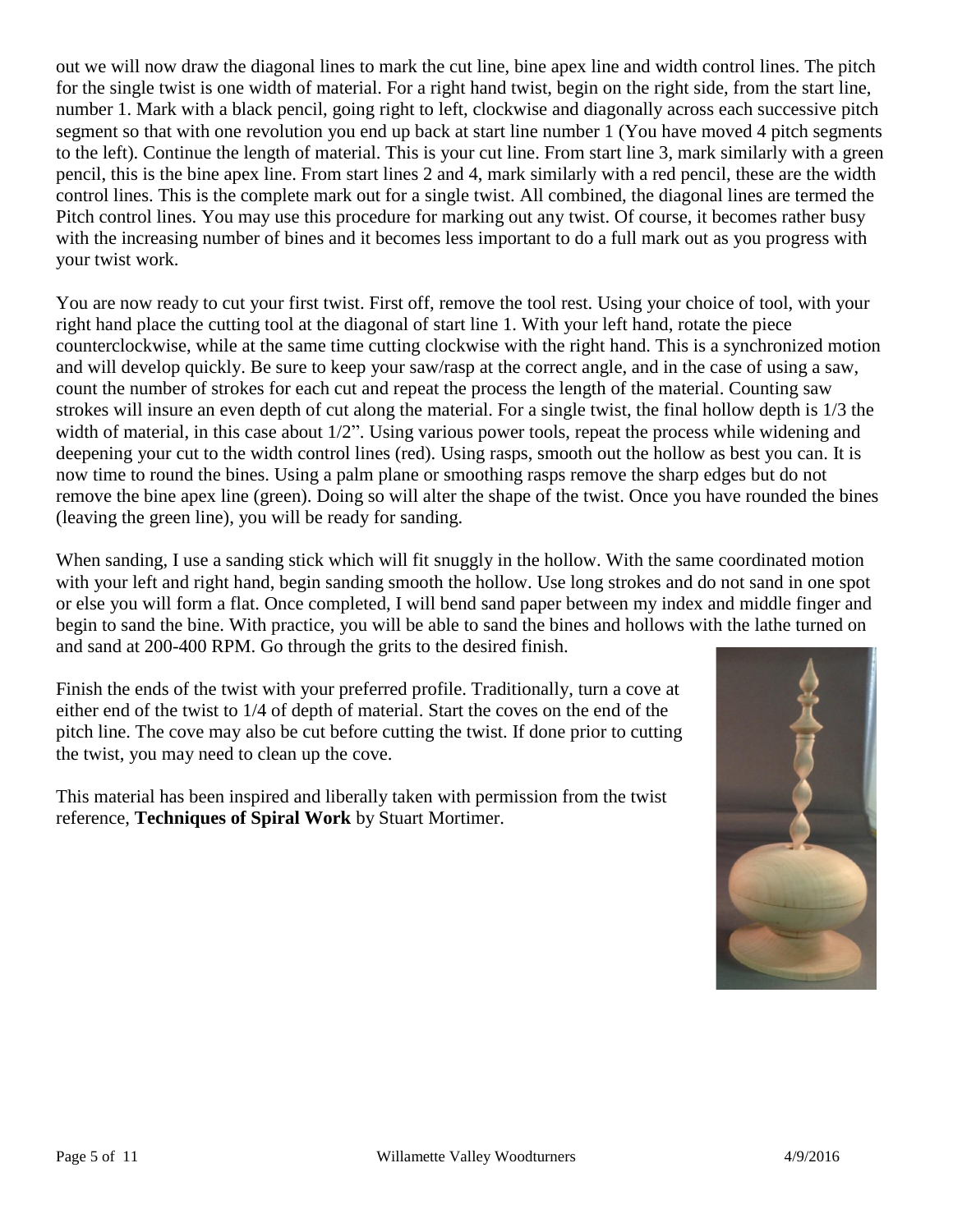## **NORTHWEST WASHINGTON WOODTURNERS PRESENTS**

# **Fundamental Techniques** with Ashley Harwood

### Take your turning to a new level!

Come focus on tools and improving your turning technique as Ashley Harwood demonstrates and teaches the "Seven Fundamentals of a Perfect Cut"



#### Turners of any level of experience from beginner to advanced are warmly welcomed to relax, learn, and have fun making shavings. Ashley will work with you at your turning level.

Ashley is a well-known professional woodturner who has presented nationally (at AAW Symposiums) and internationally with exhibits in galleries and museums. She apprenticed in woodturning with Stuart Batty for two years after completing a BFA in sculpture at Carnegie Mellon University. After restoring an industrial lathe, she began a thriving production business that spans delicate jewelry to large bowls.

Read more about Ashley in this article and see her website. No experience necessary for either class.



## Spindle Turning and Push-Cut Bowl Turning

#### May 21 AND 22, 2016 from 9 AM - 4 PM \$250

A comprehensive overview of the fundamental techniques for both spindle and bowl turning. Spindle turning is the foundation of woodturning: it provides skills that transfer to all forms of turning. including bowl turning. One day is devoted to each type of turning.

Read the complete class description and register online.

# **Push-Cut Bowl Turning**

May 20, 2016 from 9 AM - 4 PM \$125



A comprehensive overview of the fundamental techniques of bowl turning.

Read the complete class description and register online.

FOR ADDITIONAL INFORMATION: http://www.nwwwt.org/news/ Email: Registration@NWWWT.org Phone: Donna Holmquist (206) 347-0911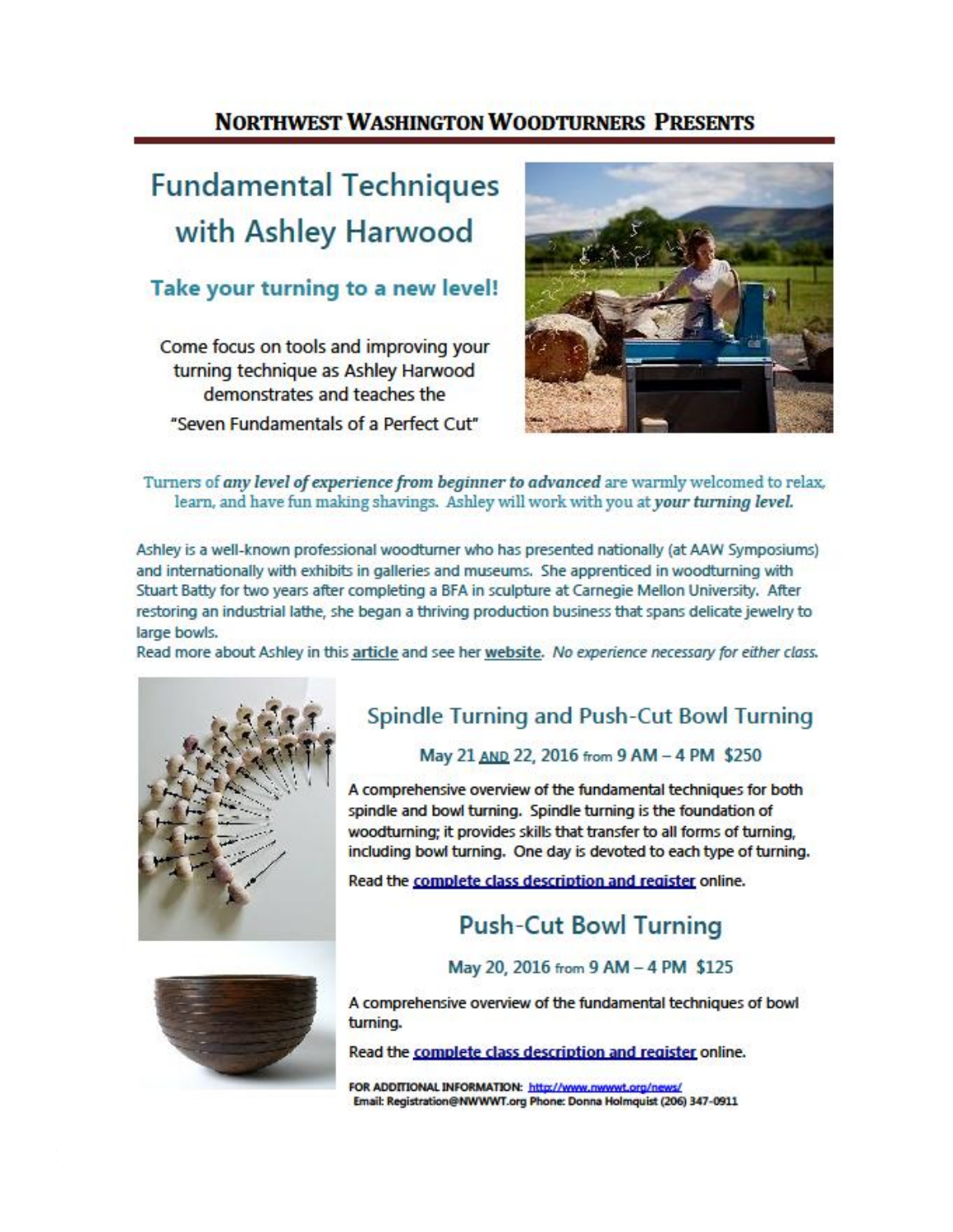#### **New bowl lathe, dust recovery system, 10" Jet buffer-sander and 20" band saw for sale**

David Adams, brother of Elmer Adams (deceased) of Hawaii wood turning fame, has woodturning equipment for sale:

**1:** Brand new 36" diameter bowl lathe styled after Elmer's lathes. The lathe has numerous tool rests, faceplates, adaptors plus 6" Vicmark chuck.

Electronics for lathe include single phase to 3 phase inverter plus variable speed control.

**2:** 20 inch Powermatic band saw.

**3:** Complete Oneida Dust recovery system, with the gates, fittings and elbows to custom fit to any turner's shop.

**4:** Jet 10" buffer-sander with stand, buffing wheels included

The equipment is of professional grade with the bowl lathe being constructed of heavy plate steel and 3 hp Baldor motor.

............

You can contact David at 360-573-5590, or cell 360-772 1965. David's email address is: [pamdaveadams@gmail.com](mailto:pamdaveadams@gmail.com?subject=Items%20for%20sale)

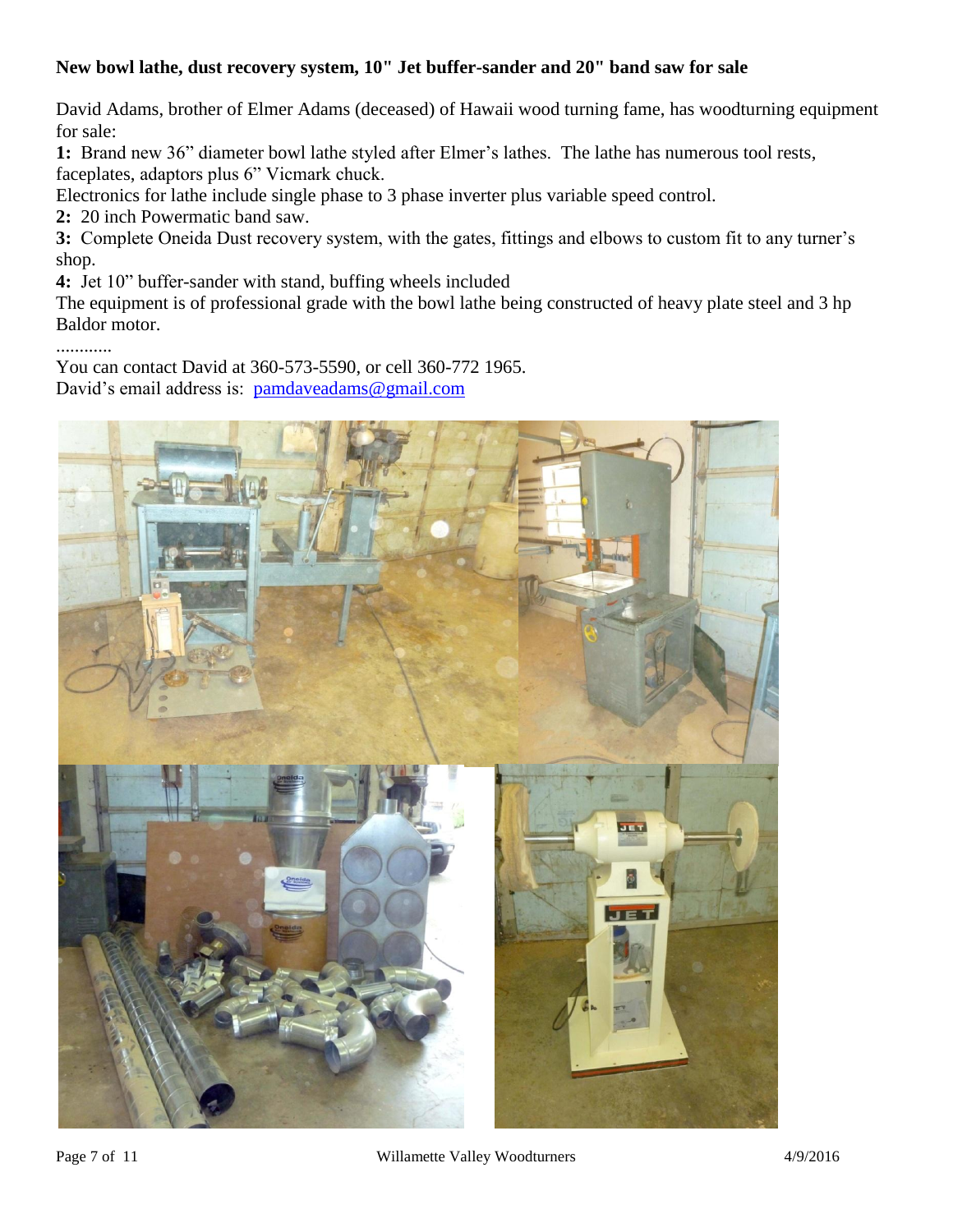# **WOODTURNERS** of OLYMPIA

# 2016 Symposium & Workshops

Featuring internationally recognized woodturner

# **EL HOSALUK** ARTIST / MAKER / EDUCATOR





michaelhosaluk.com





**NEWS FLASH!** See Michael's profile for AAW 30 Year Anniversary







# Workshops, July 24 - 27

with regional woodturner

## **Bob Espen**





#### **Sponsors**

D-Way Tools, Craft Supplies, Packard Woodworks, North Woods Figured Woods, Sumner Woodworker Store, Rookler (Tukwilla), Reed's Woodworking LLC (robohippy)

## **[More Detail](https://aaw.site-ym.com/?2016Olympia)**

**[Register By Mail](http://www.woodturnersofolympia.org/uploads/1/0/8/4/10843369/mail_in_registration.pdf)**

#### **[Register On-line](https://aaw.site-ym.com/?2016Olympia)**

Joining the AAW when you register on-line will benefit the Woodturners of Olympia.

George Macauley, Symposium Contact oall 360.918.2304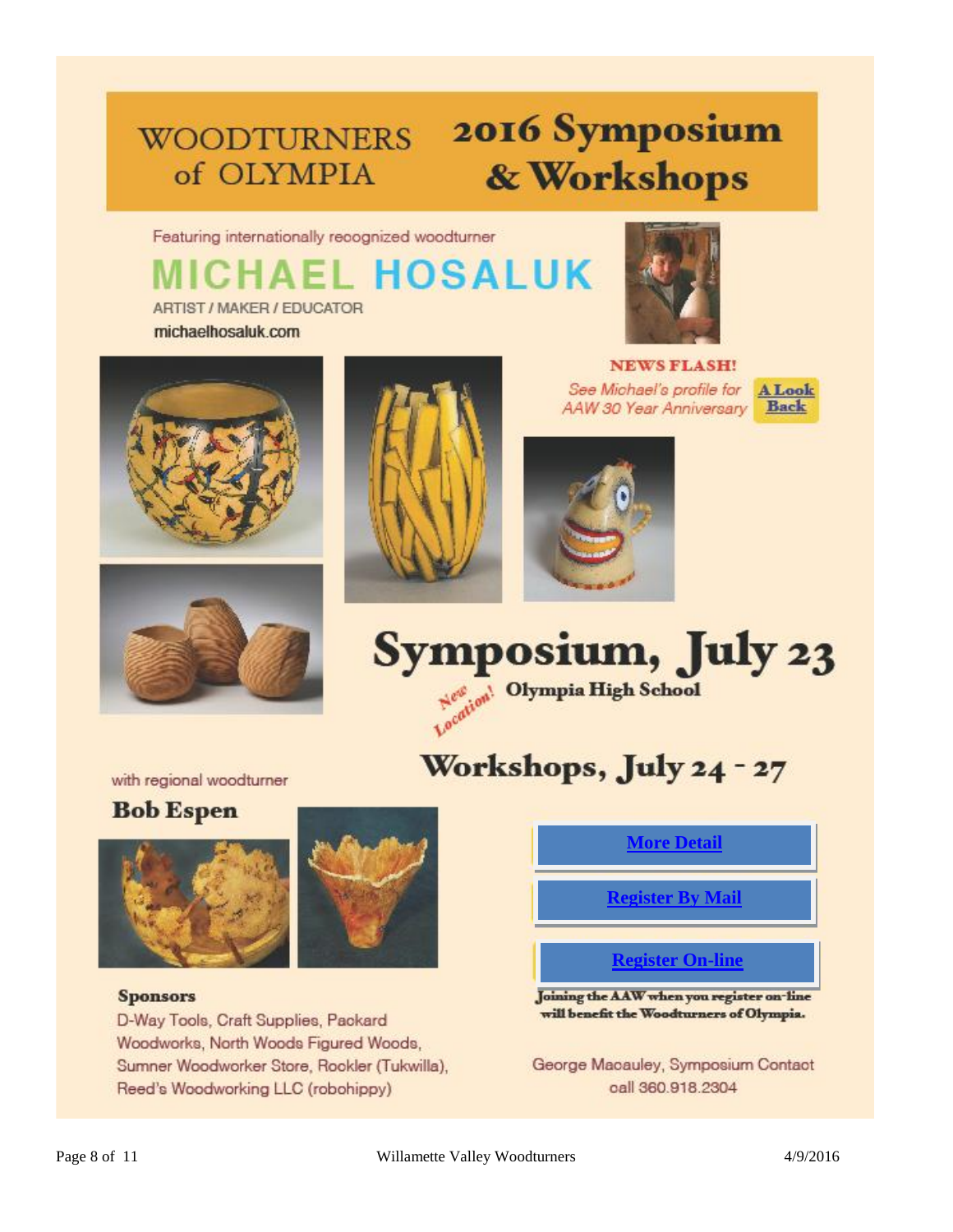# **Club Business**

\_\_\_\_\_\_\_\_\_\_\_\_\_\_\_\_\_\_\_\_\_\_\_\_\_\_\_\_\_\_\_\_\_\_\_\_\_\_\_\_\_\_\_\_\_\_\_\_\_\_\_\_\_\_\_\_\_\_\_\_\_\_\_\_\_\_\_\_\_\_\_\_\_\_\_\_\_\_\_\_\_\_\_\_\_\_\_\_

#### **March Treasurer's Report**

Beginning Balance **\$9,455.19**

By Henrik Åberg, Treasurer



| <b>March Income</b>       |            | <b>March Expenses</b>       |          |  |
|---------------------------|------------|-----------------------------|----------|--|
| Raffle                    | \$46.00    | Burl copies                 | \$3.60   |  |
| Retail Items Sale         | \$174.00   | Shop fees                   | \$100.00 |  |
| Memberships $(2*\$35)$    | \$70.00    | Accelerator purchase        | \$120.00 |  |
|                           |            | Dan Tilden demo fee         | \$220.00 |  |
| <b>Total March Income</b> | \$290.00   | <b>Total March Expenses</b> | \$443.60 |  |
| <b>Ending Balance</b>     | \$9,301.59 |                             |          |  |

### **Membership Report** By Henrik Åberg



We have **12 new members** so far in 2016; the club now has **106** members.

#### **The Editor's Corner**

By Henrik Åberg, Burl editor

Please help improve the Burl experience for all club members by submitting your own contribution. We need more contributions for "**What's on my lathe?", "Tip of the month", "Joke of the month"** and more.

\_\_\_\_\_\_\_\_\_\_\_\_\_\_\_\_\_\_\_\_\_\_\_\_\_\_\_\_\_\_\_\_\_\_\_\_\_\_\_\_\_\_\_\_\_\_\_\_\_\_\_\_\_\_\_\_\_\_\_\_\_\_\_\_\_\_\_\_\_\_\_\_\_\_\_\_\_\_\_\_\_\_\_\_\_\_\_\_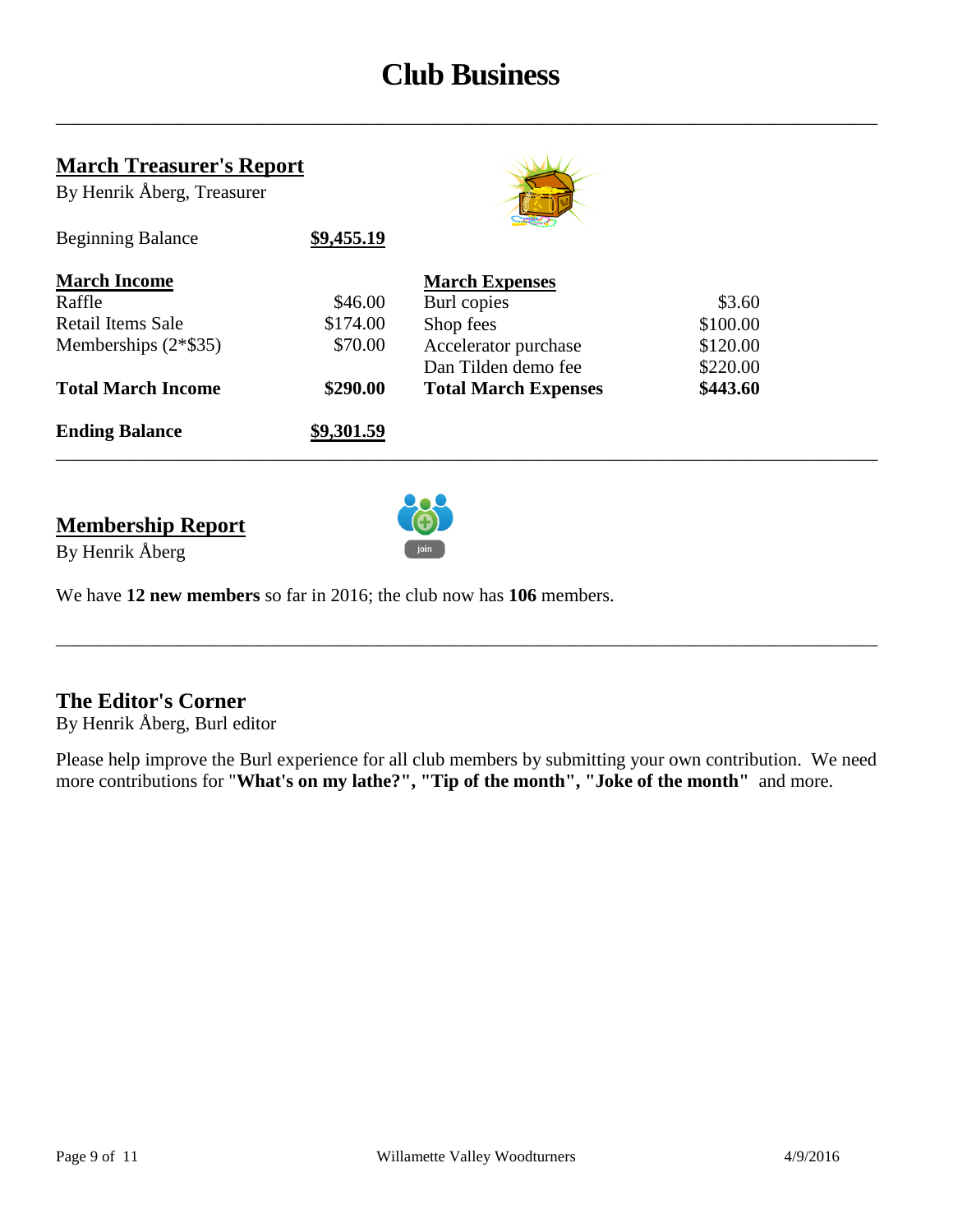# Membership Rewards

#### **Library**

A friendly reminder to members with books and /or videos checked out from the library. Please return them at this next meeting.

#### **Wood Gathering**

Sign-up sheets will be available to indicate your availability to help with wood gathering. Anyone who learns of a tree or log that is available to the club should notify Jerry Lelack, (503) 510-1577 or Bob Hutchinson, (503) 508-3279. The intent is to gather wood, process it to usable pieces, store it at the home of Terry Gerros, and then make it available to members. Terry can be reached at (503) 580-5013.

#### **From Terry Gerros**

I am a distributor for Stick Fast CA glue, Sharpfast Sharpening systems, the Holdfast vacuum chucking system and Saburrtooth Carving bits. If you have an interest in these products, give me a call or send me an [email](mailto:gerrost@yahoo.com) for details.

#### **Supplies**

The club purchases a few supplies in bulk and sells it to members at club cost. We routinely have superglue (\$5), black or brown superglue (\$10) accelerator (**\$10**) and Anchorseal (\$11/gal). The club has a small supply of half round protractors (\$6) used to measure the angle ground on a tool, and depth gauges (\$5). HSS Round Tool Bits rods (1/4" x 8") are also available (\$3). Henrik Åberg will have the resale items available at the meetings, except for Anchorseal which is available through [Jeff Zens.](mailto:jszens@custombuiltfurniture.com)

#### **Club Member Discounts**

- **Craft Supply**: The club's order will be going out on the Monday following our Club Meeting if our order equals or exceeds \$1,000. Craft Supply gives us a 10% discount plus free shipping on all items, and occasional additional discounts on certain other items and quantity purchases. If you order from the sales items, you will receive the club discount in addition to the sale discount, making many items available at very attractive prices. For detailed instruction for ordering see the article in the [November](http://www.willamettevalleywoodturners.com/newsletters/2015_11_WVW_Newsletter.pdf) 2015 Burl. Questions? See [jeffzens@custombuiltfurniture.com.](mailto:jeffzens@custombuiltfurniture.com.)
- Club members are registered with **Klingspor's Woodworking Shop** at [www.woodworkingshop.com](http://www.woodworkingshop.com/)  or 800-228-0000, they have your name and will give you a 10% discount.
- If you show your club card at checkout time to the cashier at **Woodcraft** in Tigard they will give you a 10% discount (may not apply to some machinery).
- **Exotic Wood** is offering a discount of 15% off any orders placed at: [www.exoticwoodsusa.com.](http://www.exoticwoodsusa.com/) (This includes sale items and free shipping on orders over \$300). Use promo code ewusaAAW
- **Gilmer Wood** now offers our club a 10% discount on purchases made there. If you haven't been to Gilmer's, it is well worth the trip to Portland, if only to make your mouth water and make you cry if you leave empty handed.
- North Wood Figured Wood can be viewed at North Woods Figured North Figure No. Here's our website [www.nwfiguredwoods.com.](http://www.nwfiguredwoods.com/) Please take a look! We're happy to  $\theta$  wour courtesy 15% discount. Anyone from our club can simply type **in the contract of the sale changes** at to receive the sale price. No minimum purchase. We calculate the  $\mathbb{R}$  Big Leaf Maple, Black Locust, Madrone, White Oak, Ash, Elm and  $Yew...$ turning blank $\bigcup_{s} w$  burls and lumber.